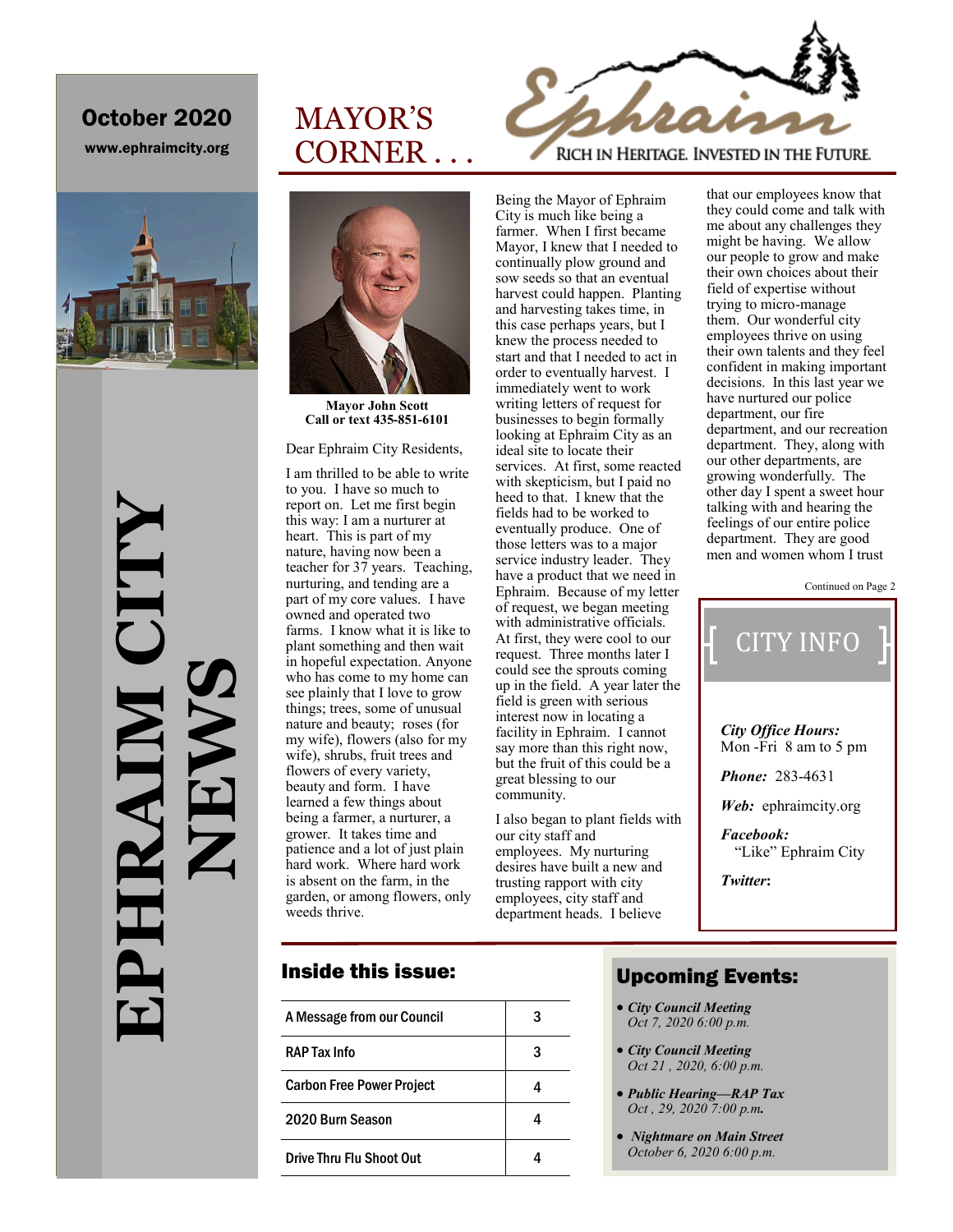#### with my whole heart.

Ephraim Crossing is another field that we will have to carefully watch and tend. We don't want a field of weeds and choking morning glory. I have worked hard and with much passion to cultivate a good rapport with the developers of Ephraim Crossing. We are expecting a well thought out development with good streets, walking trails for our residents and an offering of businesses that will bless our community long term. It is important to note that when a community zones a parcel of land as "business" or "residential" or "mixed use," etc., we are then bound by some rules that are governed by the state of Utah. Anyone can come in and build whatever they want in a designated area as long as they meet the specific requirements for that area set out by the Planning and Zoning Board and staff. They can do the minimum, and as long as those requirements are met, we do not have a legal right to pick and choose who comes to Ephraim and who does not. We have citizens that sit on the Planning and Zoning Board. It is in those board meetings that decisions are made regarding the planting of new business and whether or not the requirements are met.

Mike Ballard and Kevin Romney of the Camino Verde group, who are investing in "Ephraim Crossing," have been very cooperative in assessing the needs of our community. They have asked us time and time again, "What do you want, what do you need?" I, and city staff, have worked in unity to plow the ground here; to request that which is planted will benefit our residents and create a higher quality of life. Residents have voiced an interest in a grocery store. In nearly every conversation that I have had with this group, I have strongly advocated for that to happen because it is at the top of the list with some residents. We have been told an increase in population would be necessary to support a second grocery store. We want high tech office space that will encourage familysustaining jobs for the future of Ephraim. We are interested in the best crop of family sustaining businesses. We want social gathering spaces where concerts can be held, and our residents can have pleasing walk-through neighborhoods. We want retail outlets and food establishments that benefit a growing and thriving community. Will this look like a Salt Lake or a Provo? I certainly hope not---no this is going to look like Ephraim.

Some modeling studies done for the city a year ago indicated that our city would reach nearly 13,000 residents by 2027, and over 18,000 residents by 2037. So, growth

is going to happen; this is inevitable. We have grown as a city by 60% over the last two decades. So, let's put our hands to the plow and carefully cultivate the vision with this developer on how we want this part of our Ephraim Garden to grow and look like. I won't settle for anything less than beauty, integrity to our past with a vision of our children and grandchildren having the resources to live here in the future. We have to stop the process of exporting our greatest goods to other parts of the state-- our children! Through an increased tax base, we will be able to maintain our current good streets, water systems, sewer infrastructure, power supplies, and then grow into the community that can support a recreation center, additional ball fields and enhanced community services. Do we have enough water, power, sewer, and other infrastructure capacity for this? Yes, we do.

Yesterday I spent some good time nurturing a relationship with Representative Derrin Owens. We spent about an hour together talking about the needs of Ephraim City. Derrin currently represents us in our State House District and is currently running for a State Senate position that I believe he will be successful in obtaining. He will represent all of Central Utah in this Senate seat. I spoke to Derrin about the serious needs for our Ephraim Ambulance Association and EMS throughout the central part of rural Utah. These important services are essential, and we really don't fully understand their impact until emergency services are needed. I have asked Derrin to continue working at the state level to encourage greater funding for this critical infrastructure. We also spoke of our great concern for our cattlemen throughout Ephraim. The cattle have just been gathered up from their grazing grounds on the mountains surrounding our valley. We are seeing a disturbing trend in the malicious shooting of cattle and sheep. We have also determined that there have been several locations on Skyline Drive where combustible material had been gathered and ignited, in some cases, but luckily the intended infernos did not take off and spread. This is of great concern to the leaders in Sanpete County. Additionally, we spoke about new businesses locating to Ephraim.

COVID-19 continues to be a concern to us. Thus far, Snow College has done an admirable job in keeping its numbers down and managing outbreaks. Those in our city who have contracted the virus have recovered. Some of my own children, in other communities, have come down with

it and made speedy recoveries. We've learned much in the last six months about this virus and how to combat it, but we are currently seeing a spike in viral outbreaks in the communities of Sanpete County. As a citizenry, it is our responsibility to protect ourselves from infection. We have and continue to encourage you to do all in your power to protect the most vulnerable in our city. This is a field of thorns, thistles, and briars. We have to negotiate through this carefully, respecting the rights and concerns of our citizens. It a balancing act, for sure, but we're going to get through this together.

Another bright spot developing in our community could be missed. Two of our trailer parks are going through tremendous upgrades. We have worked with these new owners and encouraged them to raise their standard of living in these areas of affordable housing. We encourage these upgrades and I am heartened by this progress. There is a tremendous need in our community for this type of affordable housing.

Lastly, I want to let you know that I have met with each of our congressional delegations. The Cares Act money, which has been awarded to most Sanpete cities, is tremendously burdensome in its language of how a municipality can spend its funds. I have requested that the language be toned down and my conversation with Representative Owens carried that same message to the state. Luckily, as a city, we began to document carefully what we were spending as a result of COVID-19. I have asked Senator Romney to specifically indicate an allowance for the needs of our city in the expenditure of a part of that money in the development of further redundant water sources for Ephraim and I am awaiting a call from his office about that.

May you be safe. May you be able to obtain your dreams. I am committed to not letting government get in the way of your dreams. Growing, tending, praying for, and caring for this beautiful Ephraim garden is one of the greatest blessings of my life. Thank you for all the hard work that you are putting into your own gardens- --it is noticeable and gratifying. If you have any questions or comments for me, call, or text at 435-851-6101. My e-mail address is: [john.scott@ephraimcity.org.](mailto:john.scott@ephraimcity.org)

Sincerely,

John G. Scott

Ephraim City Mayor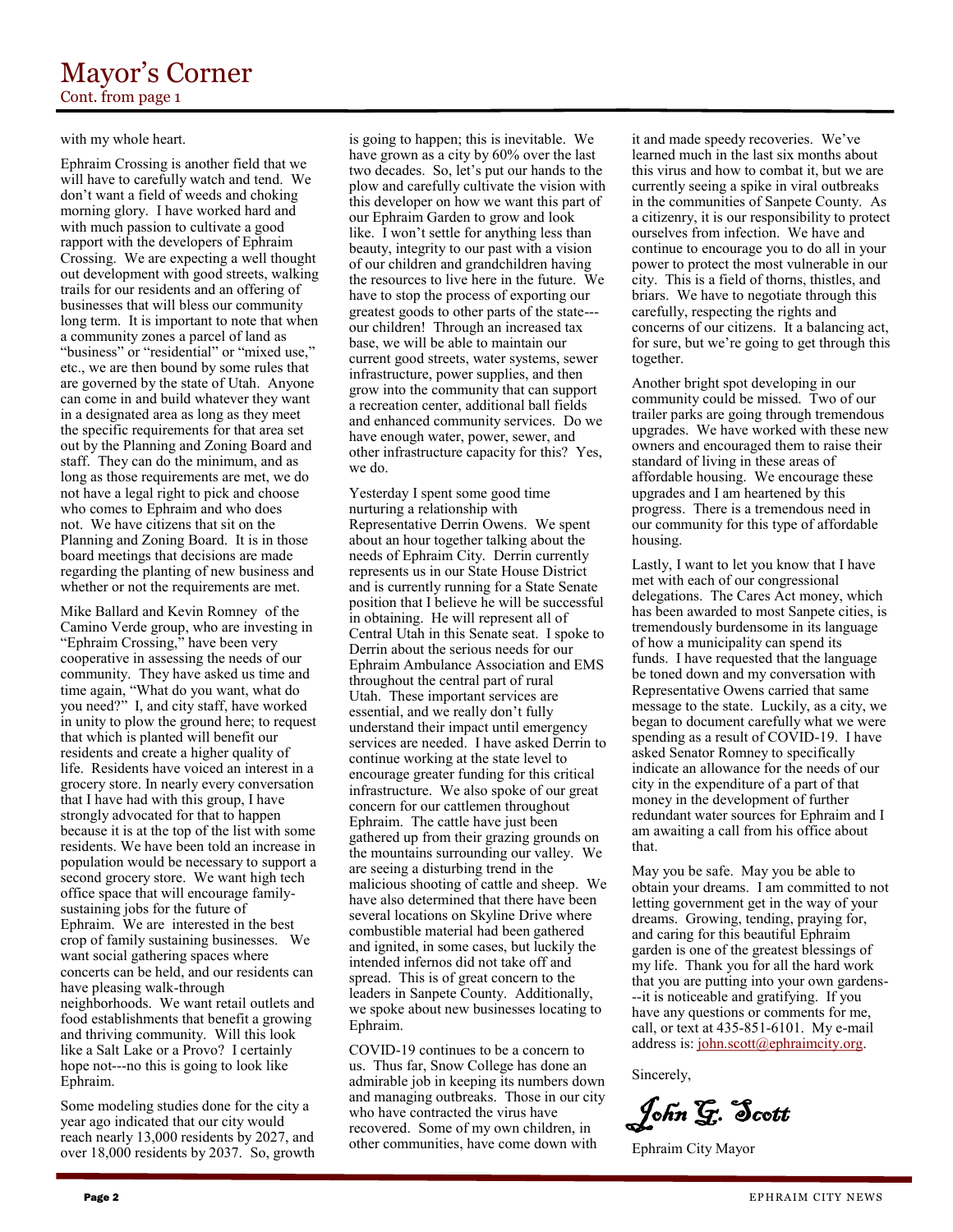Margie Anderson



#### **Something Fun From the Past**

What do you look forward to doing on your weekends? Many like to hike, bike or ride their ATVs. Some like to shop, go to a movie, or go out to eat. We

are blessed in our area to have opportunities for enjoyment. If we were to take a peek into the past of Ephraim and see what people did for fun in the 1930s and 1940s, what do you think it would be? Well I can tell you—they went to a dance! I have visited often with Marge Anderson about snippets of the past in Ephraim. We have had fun talking about all the dance halls that

young single people and married couples filled on weekends and

sometimes in between.

In Ephraim you could dance at the Playmore, which was an outdoor dance hall. It was located where I-Four Media placed their new addition. There was always a live band that provided the music making it even more exciting. Of course, the indoor dance hall was Dreamland and it is now the Social Hall above Roy's Pizza. Upon entering the Social Hall,

you can see the balcony where the orchestra would play and serenade the

dancers. Dreamland was heated with a coal stove and you can almost hear the strains of "In the Mood," "Deep Purple," "Tea for Two," or even a high-paced Polka. Whoever was in charge would sprinkle some Lux soap flakes on the floor at some point of time in the dance. This would make your dance surface so smooth that you could almost glide across the floor. You always traded dances throughout the evening, but if you were dancing with someone special, it was rather romantic. At Dreamland, you might catch a glimpse of you and your partner in the mirrors that were located between the windows as you circled the floor. Of course, when it was time to end the dance for the night, the last dance was always "Goodnight Sweetheart."

Worth mentioning are the many dance



floors and halls throughout Sanpete County. There was Cremona in Gunnison, the Palisade Dance Floor at the lake (who smoothed their floor with a handful of cornmeal), the outdoor Millstream in Manti or the indoor dance hall with a floor containing springs. If that wasn't enough, you could go to the Fairview Amusement Hall (Peterson Hall now), the armory in Mt.

Pleasant, or Fiddlers Green between Mt.

Pleasant and Moroni. Marge was from Moroni and often danced at the outdoor dance hall called Joyland or the indoor Ye Old Bungalow.

The Moroni Revelers were always a favorite as a band for the night. As an interesting note, Marge recalls that it was always fun to have the Stanley brothers from Mona come to visit your dance because they were so light on their feet. One of those Stanley brothers was the father of Nyra (Stanley) Nielson and Marge remembers when he introduced a new dance called the Jitterbug! I believe they must have been great dancers because I have watched Nyra and Roger when they dance and they are delightful.

Though we don't go dancing every weekend, I love that communities came together, got to know each other, and had fun. I enjoy supporting our community activities and meeting our neighbors. The Airport Fly-In was a recent outdoor activity that gave people a chance to come out.

To close, I think it is only fitting that dancing at Dreamland or the Social Hall as it is now known, lives on. We don't hear "In the Mood" being played, it is now filled with Western Swing and line dancing tunes. There is a little break in the dancing right now because of current conditions, but I hope we will soon hear the sound of music and dancers filling the hall once known as Dreamland!

If you want to read a fun essay, check out "Story of Dreamland" written by Martha Olsen. I believe it was in a Saga of Sanpitch publication.

# Ephraim City Proposition 7: RAP Tax

On this upcoming November ballot, Ephraim City will be asking you to vote on whether a Recreation, Arts, and Parks Tax should be implemented in the city. Before you go to the polls and vote on the matter, you should know what the tax is, what it will do, who it will affect, and some of its pros and cons.

The Recreation, Arts, and Parks (RAP) Tax is a 0.1% sales tax that generates funds to make improvements to recreation facilities, parks, and cultural art programs in Ephraim. The sales tax rate would go from 6.65% to 6.75%.

This equals  $1¢$  for every \$10 spent in Ephraim.

The RAP Tax only affects retail purchases and not purchases of food or gasoline. This tax will not increase property taxes. Funds generated from this tax will go towards improving the quality of life in Ephraim and for its residents.

Funds may only go towards helping with constructing trails, walking paths, green

spaces, courts, parks, hosting festivals, arts, etc. Funds generated from the RAP

*Public Hearing, October 29 at 7:00 p.m. to answer your questions about the RAP Tax.*

Tax may not be used for salaries or office supplies.

Please come to our Public Hearing on October 29th at 7:00 p.m. to hear the pros and cons of the

RAP Tax, get your questions answered and let your voice be heard.